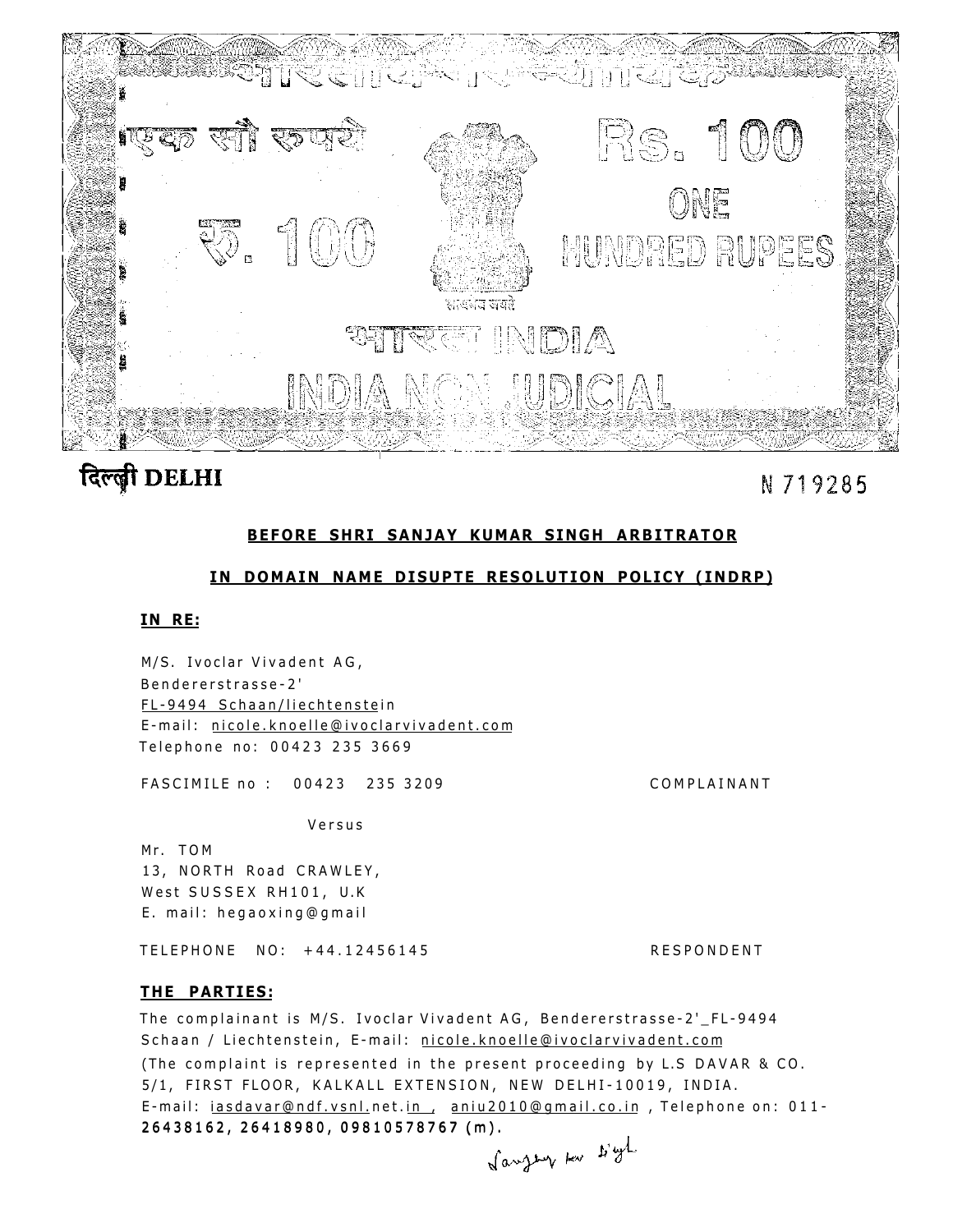The Respondent is, Mr. TOM, 13, NORTH Road CRAWLEY, West SUSSES RH101, U.K, E. mail: hegaoxing@gmail , TELEPHONE NO: +44.12456145.

## **DOMAIN NAME AND TRADEMARK IN DISPUTE:**

Domain name of the respondent is "ivoclarvivadent.in"

The trademark of the complainant is "IVOCLAR VIVADENT".

#### **AWAR D**

This arbitral proceeding commenced in accordance with IN Dispute Resolution Policy (INDRP) and rules framed there under.

- 1. The complainant submitted his complaint in the registry of NIXI against the respondent in respect to the respondent's Domain name "ivoclarvivadent.in "
- 2. I was appointed as Sole Arbitrator in the matter by NIXI.
- 3. The complainant submitted the said complaint under In Domain Name Dispute Resolution Policy (INDRP).
- 4. A copy of complaint was sent to me on by the NIXI for arbitration in accordance with Dispute Resolution Policy (INDRP). The copy of the complaint along with annexures / exhibits was forwarded to me and to the respondent by . In Registry of NIXI.
- 5. Ivoclar Vivadent AC (herein after referred to as Complainant), being the Complainant in the present case has requested that the domain name ivoclarvivadent.in" be submitted to early arbitration in accordance with the Dispute Resolution policy and the Resolution policy (INDRP) as on date. The Complainant has attached along with List of Documents and marked as Annexure-1. That the present complaint is being instituted through the complainant's constituted Attorney Mrs. Laxmi Bisht who is duly authorized to do so in its behalf. The copy of power of Attorney is filed along with list of documents and marked as Annexure-2.
- 6. The complainant has submitted that the Respondent may kindly be contacted by post as well as e-mail at the postal address given above as well indicated in registrant details at sponsoring registrar Transecute Solutions Pvt. Ltd. and e. mail of the Respondent.
- 7. The Domain name "IVOCLARVIVADENT.in" is the subject of Complaint. The complainant has furnished the following particulars of said domain name:

| A) Name of Registrant:      | Tom                |
|-----------------------------|--------------------|
| B) Registrant organization: | Tom                |
| c) Domain Id                | D4304356-AFIN      |
|                             | Lengther lav Light |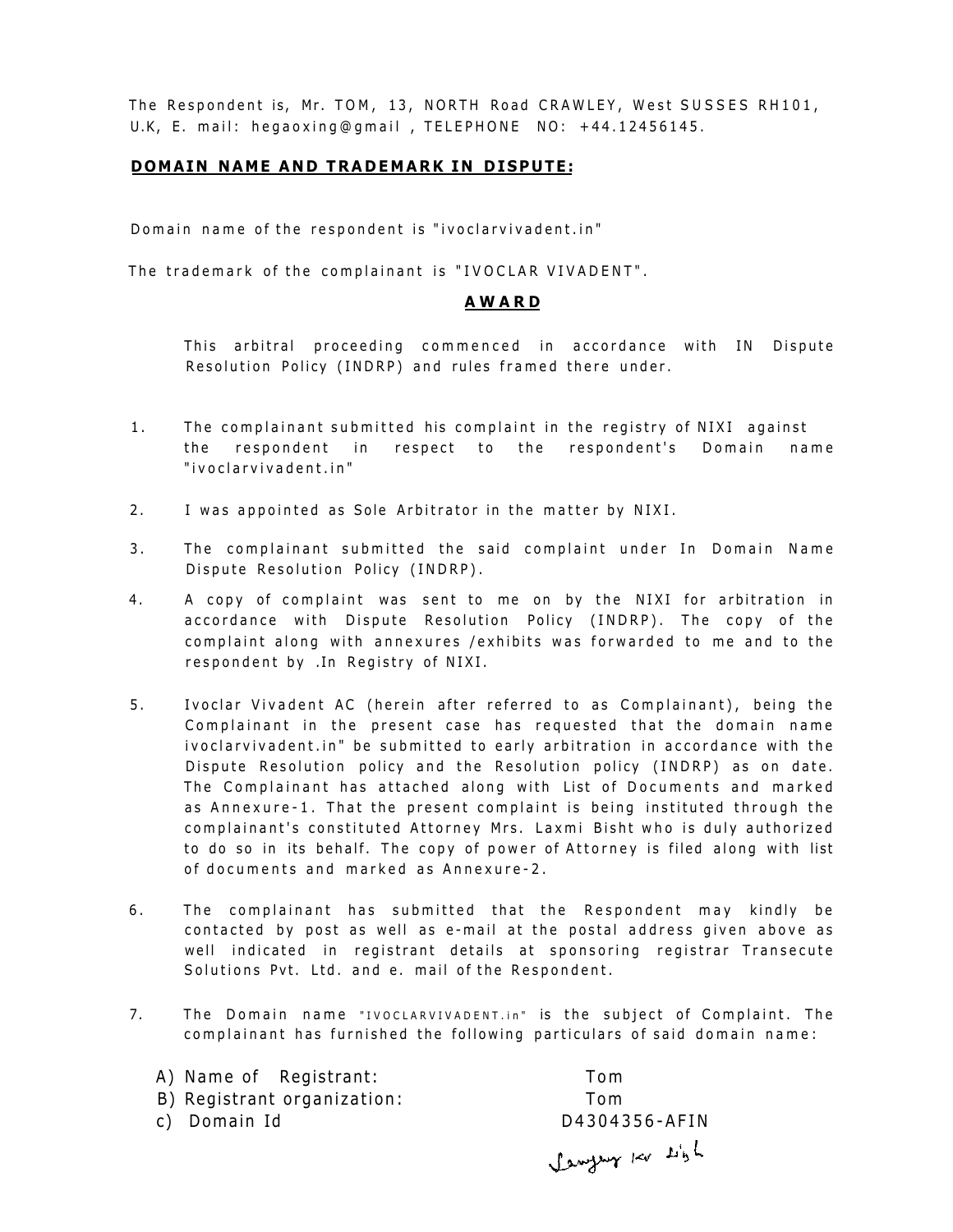| d) Created on:      | 29th June, 2010                                                     |
|---------------------|---------------------------------------------------------------------|
| e) Expiration Date: | 29th June, 2011                                                     |
|                     | f) Sponsoring Registrar: Transecute Solutions Pvt. Ltd. (RI20-AFIN) |
| G) Registrant Id:   | DI-9953878                                                          |

- 8. The Complainant has submitted that it is a public limited company duly Incorporated under the laws of Liechtenstein. The complainant is a well established global company, offering a comprehensive range of innovative products and systems for dentists and dental technicians and also registered owner of various national and international Trademark "Ivoclar Vivadent". Thus, it is only complainant who has the proprietary right to register the subject domain name.
- 9. The Complainant has submitted that word Ivoclar Vivadent which are integral/prominent component of subject domain name are famous trade marks of the complainant and complainant is registered proprietor for the trademark Ivoclar Vivadent in class 10, 17 and 05 which is also derived for trading name of Complainant.
- 10. The Complainant has also submitted that complainant is registered proprietor for the trademarks INVOCLAR VIVADENT vide Registration no.976383 with World Intellectual property Organization. The complainant is also registered proprietor for the world consisting of the word 'Invocar Vivadent' as an integrant part, including India. The Complainant has filed copy of Resgistration Certificate for Registration No. 976383 along with List of Documents as Annnexure-3. The Complainant has also filed copies of few Indian Registration Certificates as Annexure-4.
- 11. The Complainant has contended that complainant has about 220 domain names registered in its name throughout the world, all having Ivoclar-Vivadent, Ivoclar of Vivadent as a significant part thereof. The Complainant has filed a list of the same as Annexure-5.
- 12. The Complainant has contended that from the aforementioned, it is evident that the Complainant is the prior adopter and user of the word Ivoclar Vivadent, Ivoclar and Vivadent throughout the world, including INDIA .
- 13. The Complainant has further contended that the approximate international/worldwide sales of the goods of the Complainant bearing the Trade mark Ivoclar and Ivoclar Vivadent of the pass 5 years are as follows :

| YEAR                  | Sales fin million Rupees) |
|-----------------------|---------------------------|
|                       |                           |
| $2006 - 2007$         | 23.986.000.000            |
| $2007 - 2008$         | 26.644.000.000            |
| $2008 - 2009$         | 28.579.100.00             |
| $2009 - 2010$         | 27. 554. 4000. 000        |
| 2010 (Up to December) | Not yet published         |
|                       |                           |

lawyer for Lish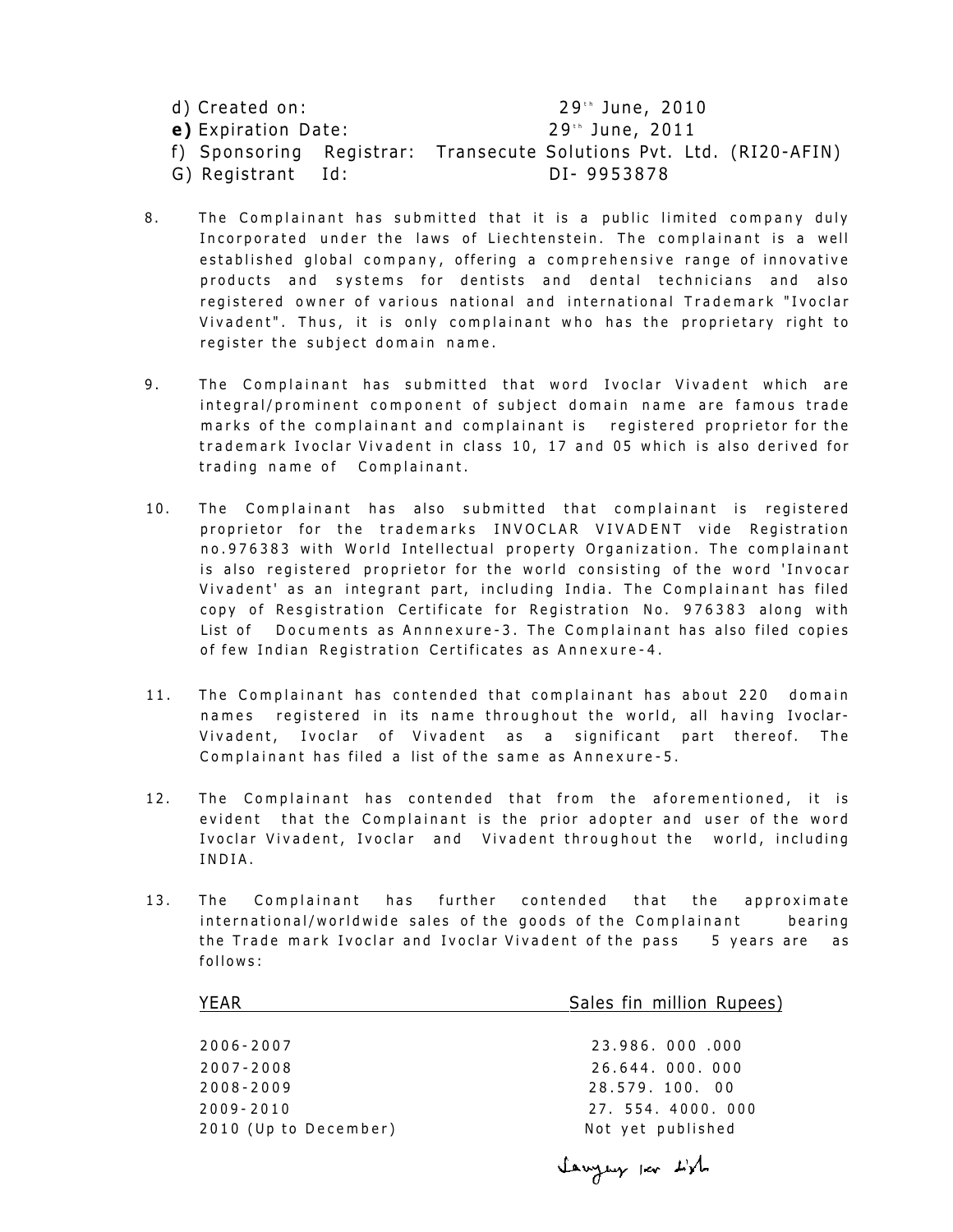- 14. The Complainant has submitted that at all material time, the trade mark Ivoclar Vivadent separately Ivoclar and Vivadent when used on or in relation to the aforesaid goods has indicated and still indicates to purchasers and intending purchasers as goods of the Complainant and none other, Some magazines and advertisement material has been filed by the complainant along with list of documents as Annexure-6.
- 15. The Complainant has submitted that the goods sold and offered for sale by the Complainant under the trade mark Ivoclar Vivadent and Ivoclar and Vivadent are of excellent quality and thus have acquired reputation and goodwill throughout the world, including India and intending purchasers identify and recognize goods of the Complainant by the trade mark Ivoclar Vivadent .
- 16. The Complainant has contended that the Complainant is, therefore, the exclusive proprietor of trade mark Ivoclar Vivadent in respect of the aforesaid goods and the respondent above named is, to the best of the knowledge of the complainant an individual residing at 13, North Road, Crawley, West Sussex RH10 DU.

The Complainant has made complaint on the grounds are as follows:

The Complainant has invoked the provisions of paragraph  $3(b)$  (VI) (1) of the IN DOMAIN NAME RESOLUTION POLICY as the contested Domain Name ivoclarvivadent. n is identical and registered Trade Mark Ivoclar and Vivadent of the Complainant.

The Complainant has invoked the provisions the provisions of paragraph  $3(b)$  (v) (2) of the IN DOMAIN NAME RESOLUTION POLICY as the Respondent has no right of legitimate interest in respect of the impugned domain name. Ivoclar Vivadent is not the personal of surname, trade/ service mark, trading name, of the Respondent. He has no reason whatsoever to adopt the domain name ivoclarvivadent.in, which is a registered trade mark of the Complainant. The Respondent is called upon to state why he adopted the domain name ivoclarvivadent.in.

The provisions paragraph  $3(b)$  (vl) (3) of the IN DOMAIN NAME RESOLUTION POLICY are invoked by the complainant as the Respondent, to the best of the knowledge of the Complainant, has adopted the impugned domain name with dishonesty and bad faith with the mala-fide intention to trade upon the goodwill and reputation associated with the trade mark IVOCLAR VIVADENT of the complainant, thereby earning under profits. The Complainant has contended that the registrant has linked his domain name to that of that Complainant.

The Complainant has contended that the that the Respondent has registered the impugned domain name for the purpose of selling, renting, or otherwise transferring the domain name registration to the Complainant, who is the proprietor of the trade mark and trade name Ivoclar Vivadent, or to a competitor of the Complainant, for a valuable consideration and also the Respondent has registered the impugned

Longer Kr L'yl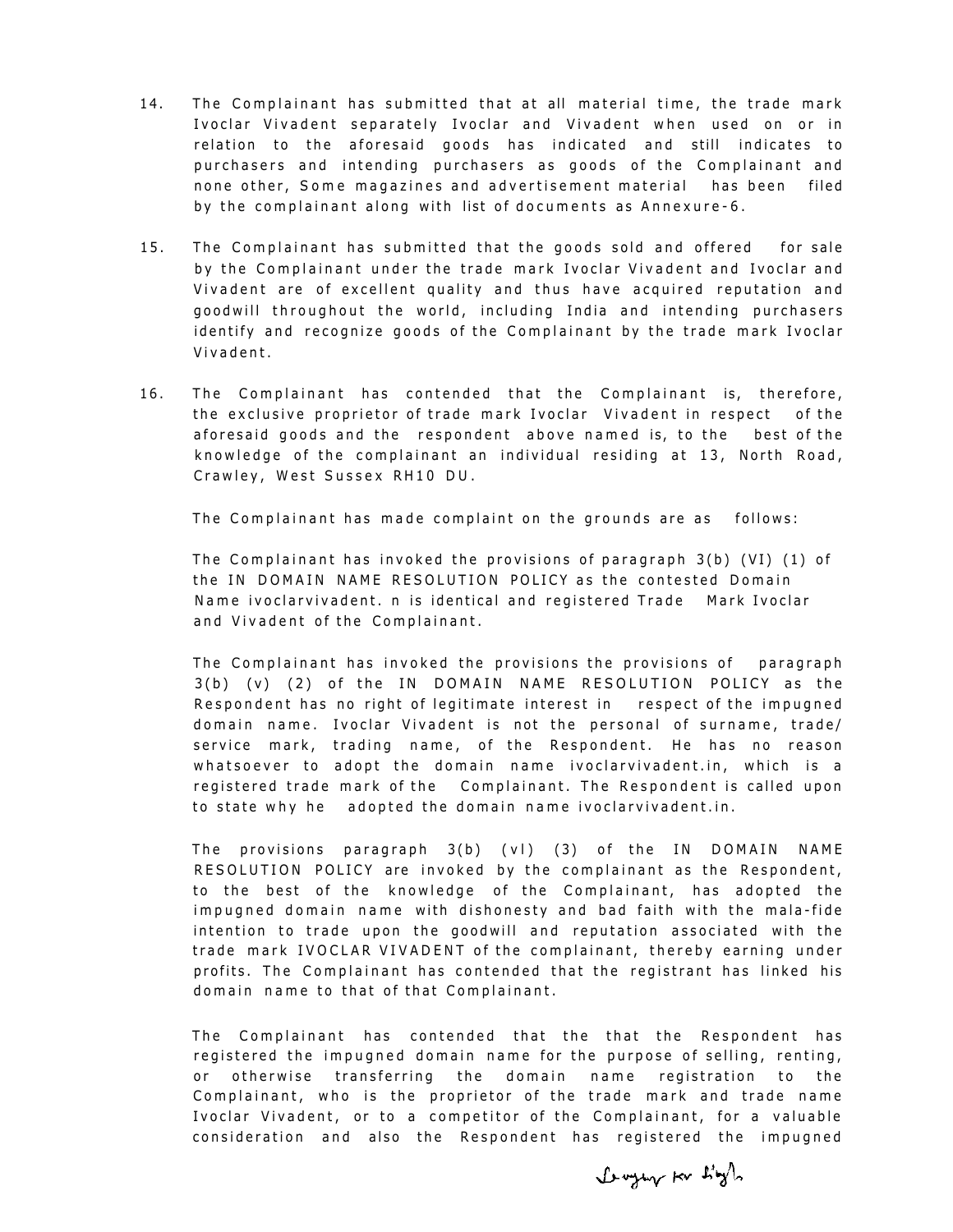domain name in order to prevent the Complainant- the proprietor of the trademark and/ or service mark Ivoclar Vivadent from reflecting the mark in a corresponding domain name.

The Complainant has contended that by using the impugned domain name, the Registrant has intentionally attempted to attract Internet users to the Respondent' website or other on-line location, by creating a likelihood of confusion with the Complainant trade name or trade mark as to the source, sponsorship, affiliation, or endorsement of the Respondent's website or location or of a product or service on the Respondent's website or location. The Complainant has Print out of whois record showing subject domain name in the name of the Respondent: as Annexure-7.

- 17. The Complainant has submitted that the complainant on 19th November, 2010 issued notice to the Respondent along with copy to IN Registry. The Complainant has further submitted that the respondent in reply to the notice demanded US\$ 1200. The Complainant has filed the true copy of Notice dated 19'" November, 2010 along with postal receipts and reply of the notice through mail for demanding of payment US\$ 1200 which as per complainant apparently shows the malafide intention of respondent.
- 18. The Complainant certified that the information contained in this Complaint is to the best of Complainant's Knowledge Complete and accurate, that this Complaint has not been presented for any improper purpose, such as to harass the Respondent etc.
- 19 The Complainant has requested for a decree for cancellation of the Respondent's domain name "ivoclarvivadent.in" and a decree for transfer of the Respondent's domain name "ivoclarvivadent.in" to the Complainant.
- $20.$  On  $18-03-2011$ , I informed the respective parties to the complaint, about my appointment as an arbitrator. Accordingly, I called up on the parties to file their counter/ reply and rejoinder with the supportive document/evidence
- 21. A copy of complaint has already been sent to the respondent by the .In Registry. Upon receipt of the complaint, the Arbitrator sent a notice dated 18-03-2011 to the respondent to send his defence / counter to the complaint along with supportive documents / evidence at his e-mail address within Seven days from receipt. But the respondent did not come forward and did not send his defence / counter to the complaint.
- 22. Thereafter, the Arbitrator again sent a notice dated 27-03-2011 by giving another opportunity :o the respondent to send his defence / counter to the complaint within further three(3) days with further notice that in default of non-filing or sending of the defence / counter to the complaint, award would be passed ex-parte on merits of the complaint.
- 23. The respondent despite of earlier notices and reminders failed to send his defence / counter to the complaint. As such the Arbitrator again sent a notice dated  $02-04-2011$  by which further two(2) days was given for filing or sending of the defence / counter to the complaint, with further notice

Sanger Kr byt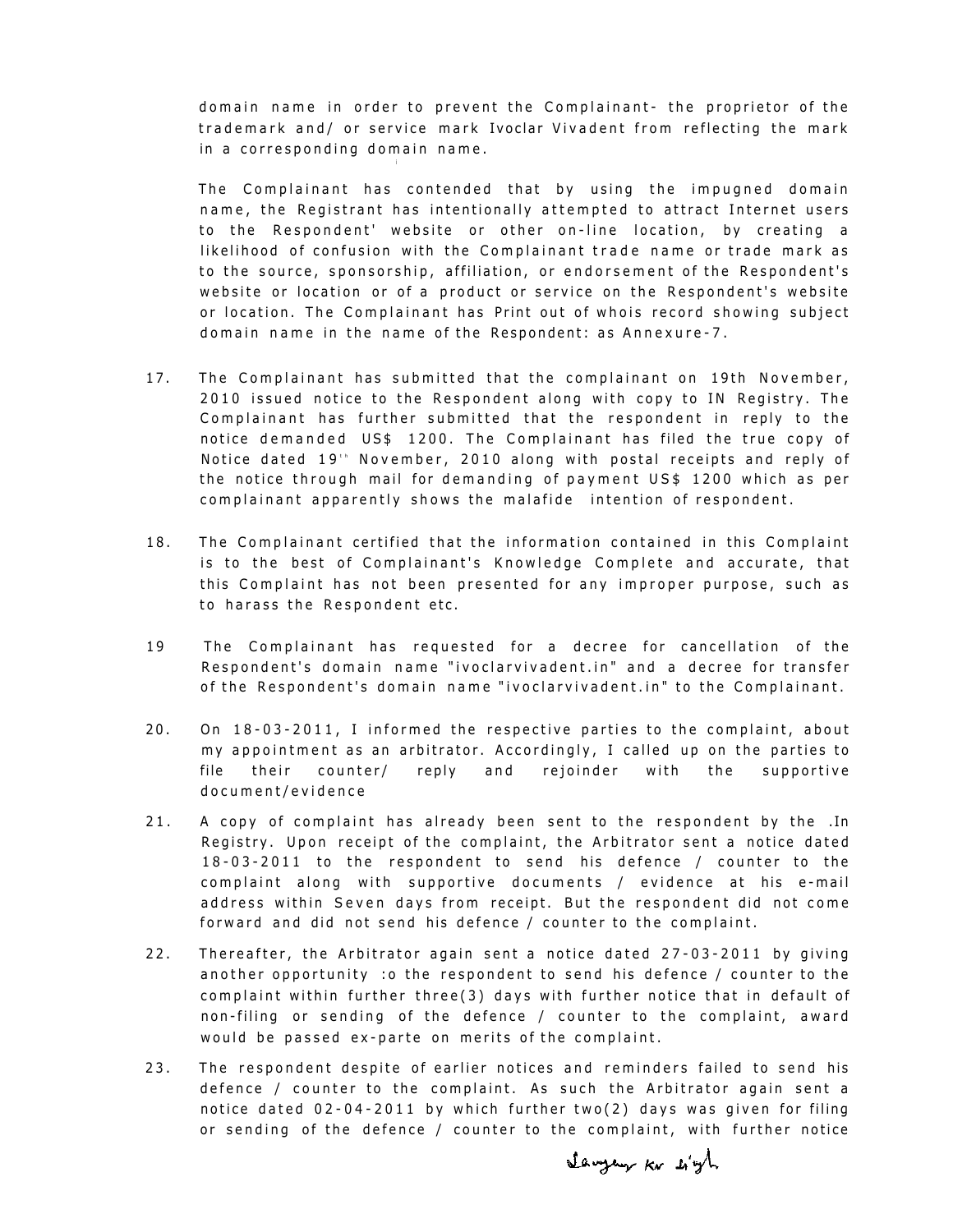that this was last and final opportunity failing which the complaint would be decided ex-parte on merits of the complaint.

24. In spite of repeated notices, the respondent has not come forward and has not sent any reply / defence / counter to the either notice or complaint to the Arbitrator though the notices were served on Email ID of the respondent .

Therefore, this matter is being decided on the merits of the complaint and as per law of the land.

#### 25 OPINION AND FINDINGS ON MERITS:

## **A) Whether the domain name is identical or confusingly similar**

#### **to a trademark in which complainant has right.**

It has been held in Indian decision M/s Satyam Infoway Ltd. Vs. M/s Siffynet Solution (P) Ltd. JT. 2004 (5) SC 541, that Domain name has all characteristics of trademark. As such principles applicable to trademark are applicable to domain names also. In the said case the words, "Sify' & 'Siffy' were held to be phonetically similar and addition of work 'net' in one of them would not make them dissimilar.

Thus taking into consideration the decisions relied by complainant and mentioned in the aforementioned paragraphs and further the decision passed by the Apex court in M/s Satyam Infoway Ltd. Vs. M/s Siffynet Solution (P) Ltd. JT. 2004 (5) SC 541, the conclusion is that domain name and trademark, which may be used in different manner and different business or field, or sphere, can still be confusingly similar or identical.

Hence the conclusion is that the domain name of respondent is identical and confusingly similar to the trademark of complainant.

Now the other important aspect that needs consideration is, as to whether the complainant has right in the trademark. It is important to mention here that as per the claim of the complainant the respondent has no trademark right on the said domain name. The respondent has not submitted any reply / defence / document/evidence to the complaint of the complainant in spite of repeated notices from the arbitrator. The respondent, despite; sufficient opportunities, has failed to file any response/reply/counter in the arbitral proceedings to establish any circumstance that could assist it in demonstrating any right or legitimate interest in the disputed domain name.

The complainant has been able to make out a prima facie case of lack of rights of and legtimate interests. The complainant has also filed documents in support of its claim which certainly has evidentiary value. The respondent has failed to rebut the presumption of absence of rights of and legitimate interests.

Thus the conclusion is that the domain name "ivoclarvivadent.in" is identical and confusingly similar to the trademark of complainant "IVOCLAR VIVADEINT" and the complainant has established that he has right in the trademark "IVOCLAR VIVADENT".

Veryour ler tight